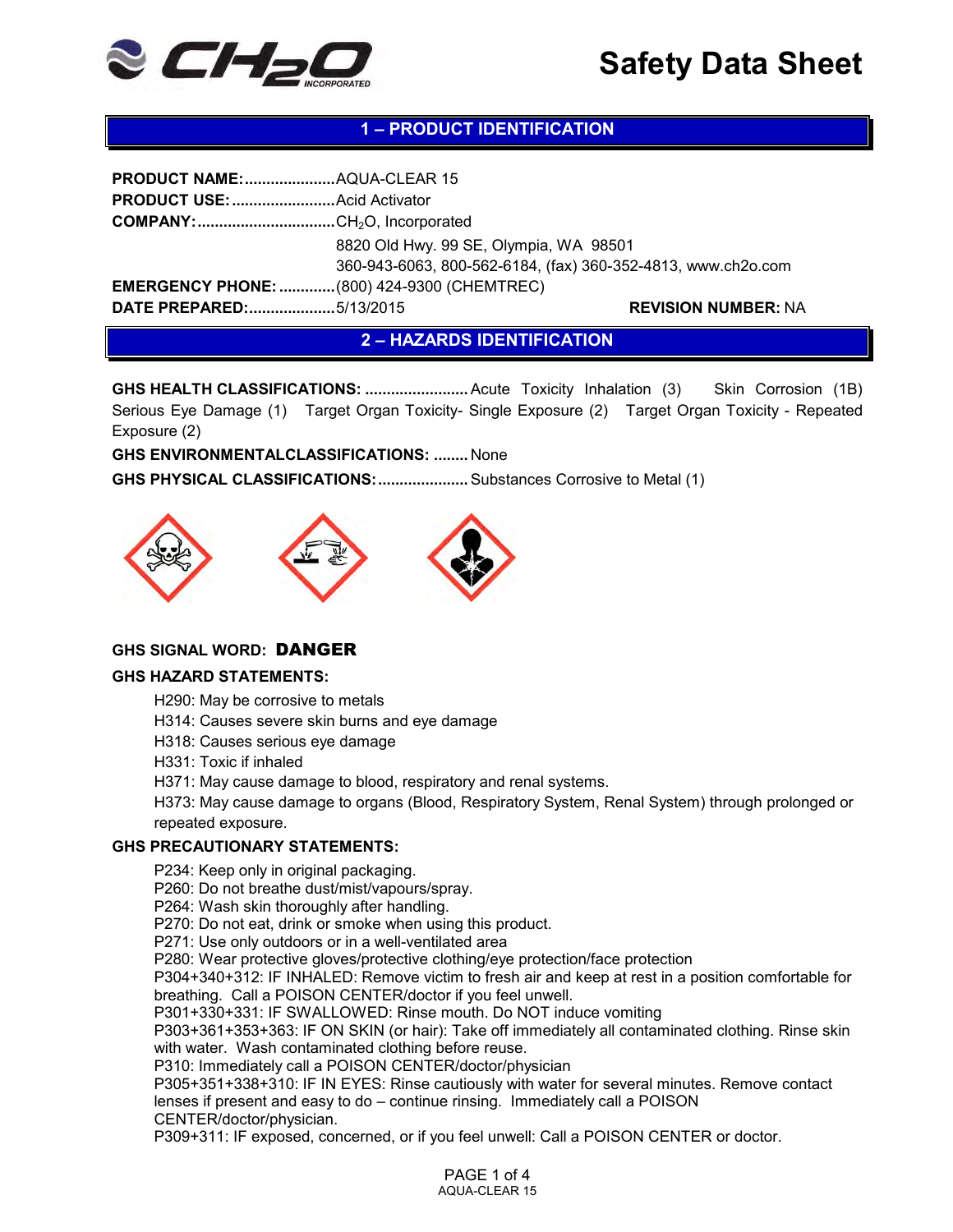

P390: Absorb spillage to prevent damage.

P405: Store locked up

P406: Store in a corrosion resistant container, such as HDPE, or use with a resistant inner liner.

P501: Dispose of contents/container in accordance with local, state, and federal regulations

**HAZARDS NOT OTHERWISE CLASSIFIED:** None known

**UNKNOWN TOXICITY STATEMENT:** 0% of this mixture consists of ingredient(s) of unknown acute toxicity.

## **3 – COMPOSITION / INFORMATION ON INGREDIENTS**

**TRADE SECRET STATEMENT:** The specific chemical identity and/or the exact percentage of composition has been withheld as a trade secret.

| <b>HAZARDOUS INGREDIENT</b> | <b>PERCENT</b> | <b>CAS NUMBER</b> | PEL | "WA<br>$\mathbf{v}$ - |
|-----------------------------|----------------|-------------------|-----|-----------------------|
|                             |                |                   |     |                       |

## **4 – FIRST-AID MEASURES**

EYES: Flush with large amounts of water, lifting upper and lower lids occasionally. Get medical attention if irritation persists. SKIN: Wash exposed areas thoroughly with soap and water. Remove contaminated clothing and launder before reuse. If skin feels slippery, continue washing until slick feeling is gone. Contact a physician if irritation permists. INGESTION: Give large quantities of water. DO NOT induce vomiting. If vomiting occurs administer additional fluids. Contact a physician for further directions. Never give anything by mouth to an unconscious person. INHALATION: Remove individual to fresh air. If breathing is difficult, give oxygen. Contact a physician if irritation persists.

## **5 – FIRE-FIGHTING MEASURES**

When responding to a fire involving this product, personal protection equipment must be worn that is appropriate to the chemicals involved in the fire, as well as respiratory protection. If it can be done safely and without risk, stop any release of chemical at the source. Move undamaged containers away from the vicinity of the fire if it can be done safely. Water spray may be used in cooling equipment and containers that have been exposed to heat and/or flame. Avoid spreading burning material with water used for cooling purposes.

**FLASHPOINT:** Above 200 Degr. F

**EXTINGUISHING MEDIA:** Foam, dry chemical, water spray

## **SPECIAL FIRE FIGHTING PROCEDURES:** None

**UNUSUAL FIRE AND EXPLOSION HAZARDS:** This material contains an oxidizing agent. If allowed to dry, product residues can ignite, or they can supply oxygen to stimulate or accelerate combustion of organic or other combustible materials. These fires are difficult to extinguish.

## **6 – ACCIDENTAL RELEASE MEASURES**

**SPILL PROCEDURES:** Only trained personnel equipped with proper protective gear should be permitted in the area. Stop spill at source. Reclaim material if possible for reuse. Containerize contaminated material for disposal. After all visible traces have been removed flush area thoroughly with water.

**WASTE:** Dispose of all waste in accordance with local, state and federal regulations. Care must be taken when using or disposing of chemical materials and/or their containers to prevent environmental contamination.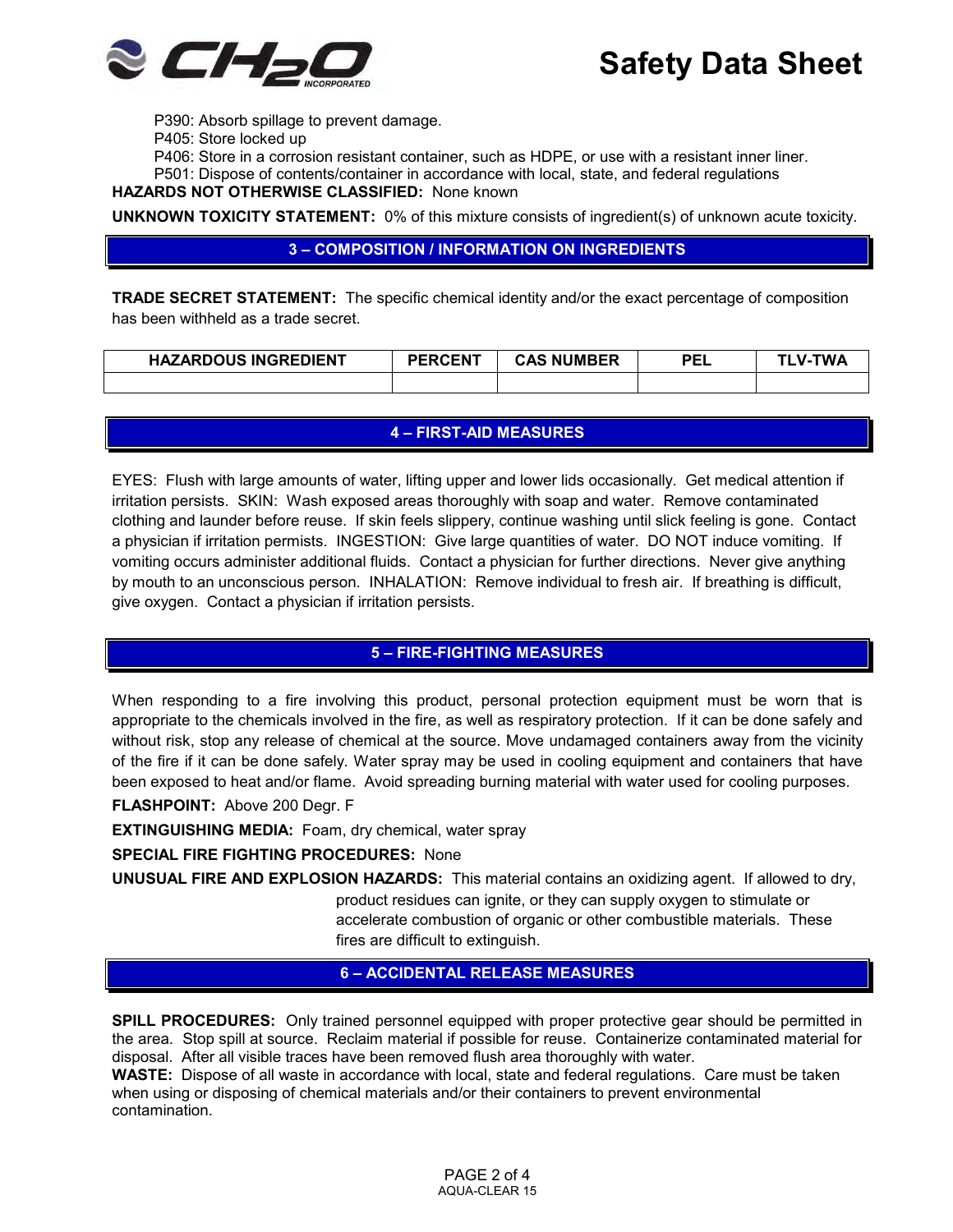

# **7 – HANDLING and STORAGE**

**HANDLING & STORAGE:** This is a moderately alkaline product. Eye contact will cause severe irritation and/or minor burns. Prolonged or repeated skin contact can cause irritation and possible dermatitis. Ingestion can cause damage to the stomach and other tissues contacted. Excessive inhalation of product dust/mists can cause irritation to the respiratory system. Wear impervious gloves and safety glasses or goggles when handling product. If vapors are present at or above TLV respiratory protection must be worn. Wear additional protective clothing as necessary to minimize contact with product. This product is a COMBUSTIBLE LIQUID. Store away from heat, sparks, and flames. Keep out of the reach of children.

## **8 – EXPOSURE CONTROLS / PERSONAL PROTECTION**

**RESPIRATORY PROTECTION**: Atmospheric levels should be maintained below the exposure guidelines. When respiratory protection is required, use an approved air-purifying respirator. When exposure guidelines may be greatly exceeded, use an approved positive pressure self-contained breathing apparatus. A respiratory protection program that meets OSHA 1910.134 and ANSI Z88.2 requirements must be followed whenever workplace conditions warrant a respirator's use.

**PROTECTIVE CLOTHING:** Chemical safety glasses, impervious gloves and an apron.

**9 – PHYSICAL / CHEMICAL PROPERITES**

**PHYSICAL STATE: .....................** Liquid

**APPEARANCE; Color & Odor: ..** Colorless to light green; Mild odor

**SPECIFIC GRAVITY: ...................** 1.13

**pH, 1%: .. .....................................** Variable

**SOLUBILITY IN WATER: ............** Soluble in water

**VOLATILITY (wt. %, incl. H2O): .** 80-90

**10 – STABILITY and REACTIVITY**

#### **STABILITY:** Stable

**HAZARDOUS DECOMP.:** On contact with acids: chlorine dioxide gas. Thermal decomposition or combustion: chlorine, oxides of sodium.

**INCOMPATIBILITY:** Acids, reducing agents, combustible materials, oxidizing materials, hypochlorite, organic solvents and compounds, garbage, dirt, organic matter, household products, chemicals, soap products, paint products, vinegar, beverages, oils, pine oil, dirty rags, sulfur-containing rubber or any other foreign matter.

#### **HAZARDOUS REACTIONS:** None known

**11 – TOXICOLOGICAL INFORMATION**

**TOXICOLOGICAL PROPERTIES:** The toxicological properties of this chemical mixture as a whole have not been thoroughly investigated.

**LISTED CARCINOGEN:** No information available.

**MEDICAL CONDITION AGGRAVATED:** None known